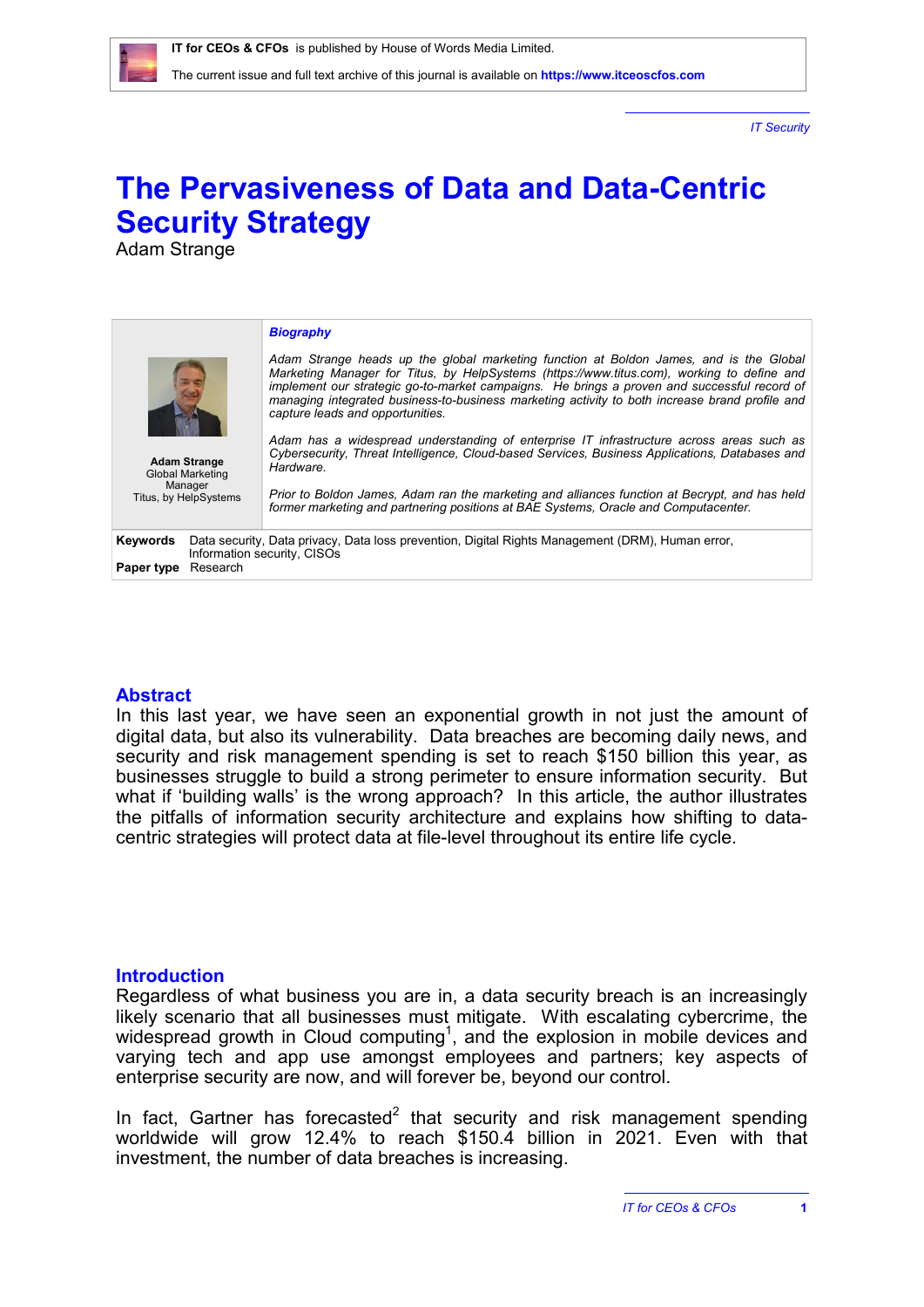

The current issue and full text archive of this journal is available on **<https://www.itceoscfos.com>** 

*IT Security*

The pervasiveness of data and the complexity of the underlying environment continues to increase by orders of magnitude, and increased vulnerability around sensitive data is here to stay for all businesses. But for CISOs, is it merely a question of continually bolstering an organization's core defenses – the systems, applications, devices and networks that enclose data?

The fact is that with more apps, more data, more networks, and more logins than ever before, sensitive data may be at risk out of sight and beyond the reach of security teams. Gaps in security policy and process will always exist and a policy of 'building walls' with strong perimeter-based security, authentication, encryption and more will sometimes fail.

## **The four key gaps in information security architecture**

There are four key gaps<sup>3</sup> in information security architecture that revolve around employee and external partner behaviours, and can only be remedied with datacentric security practice (and by engendering a solid security culture within the business). For CISOs these pain points pose serious risks in terms of maintaining compliance and can create a reactionary environment of playing continual catch-up.

- 1. **The Behavior Gap:** Usability poses a major challenge to CISOs. People simply want to find the fastest, most convenient way of doing something. In fact, human error is still the number one cause of data breaches in  $2021^4$ . Sensitive files will be added to USBs or data copied to unsecured documents, secure FTP servers may be bypassed, and people may not always adopt the security processes in place.
- 2. **The Visibility Gap:** Sensitive data travels. Average employees send emails in their tens of thousands per year and many receive files they were not meant to see. IT Governance lists a staggering number of serious enterprise data breaches $5$  in March 2021 alone.

Who accesses data once it's shared beyond a business's devices, networks, and applications and how it is used is beyond your control and lies outside of your monitoring, auditing, and tracking technologies.

Where files and data are shared outside your organization, the nature of the information within them cannot be tracked or audited once it leaves your server.

3. **The Control Gap:** Lost files or leaked information can go beyond an organizations control. Identity and Access Management<sup>6</sup>, Mobile Device Management and Data Loss Prevention (DLP) systems<sup>7</sup>, all help to monitor and control employee access to data. But data that leaves the systems and networks within your sphere of influence is effectively out of your control.

Lost or leaked information can bear serious consequences with no way to shut down the information once leaked, and potential violations that must be reported with implications around compliance.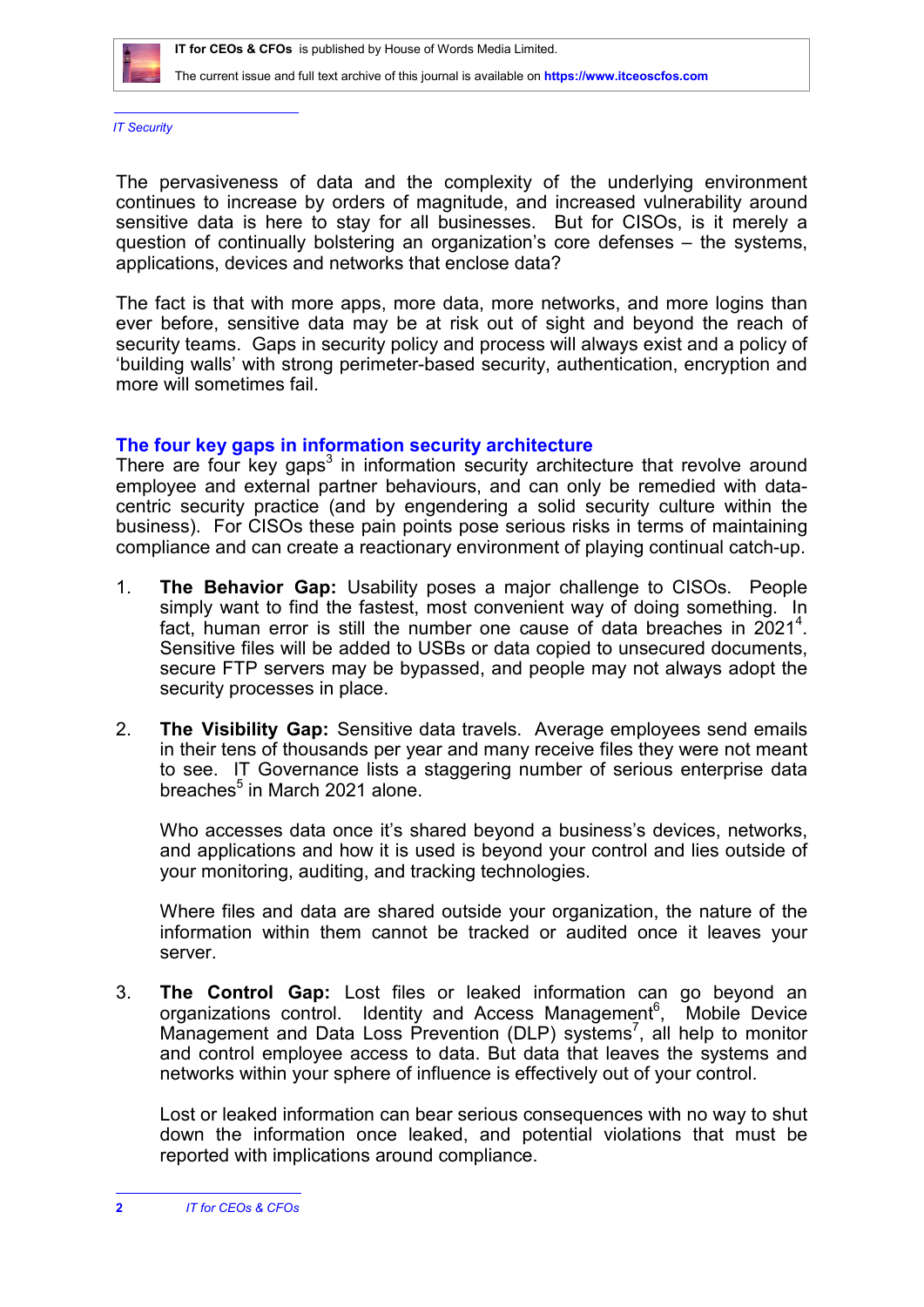*IT Security*

4. **The Response Time Gap:** There is a time lag between uptake of a new application or behavior and the ability of CISOs to understand and respond. It's what puts security teams into reactionary mode and can take weeks or months to identify, during which time you don't know what's happening with sensitive information.

Technology changes quickly and in many organizations employees bring their own devices, applications, and expectations of how to work. Departments purchase applications and devices, which in turn generate more sensitive, proprietary information.



In the rush to get business done, security is often left to play catch-up and security breaches may be the unintended consequences of this gap.

Security needs to operate at the speed of business, with flexibility to adapt to the unknown. Your Response Time Gap may be measured in days, weeks, months, or quarters. The longer it is, the greater the risk of people taking measures into their own hands, or of sensitive data going untracked into new applications.